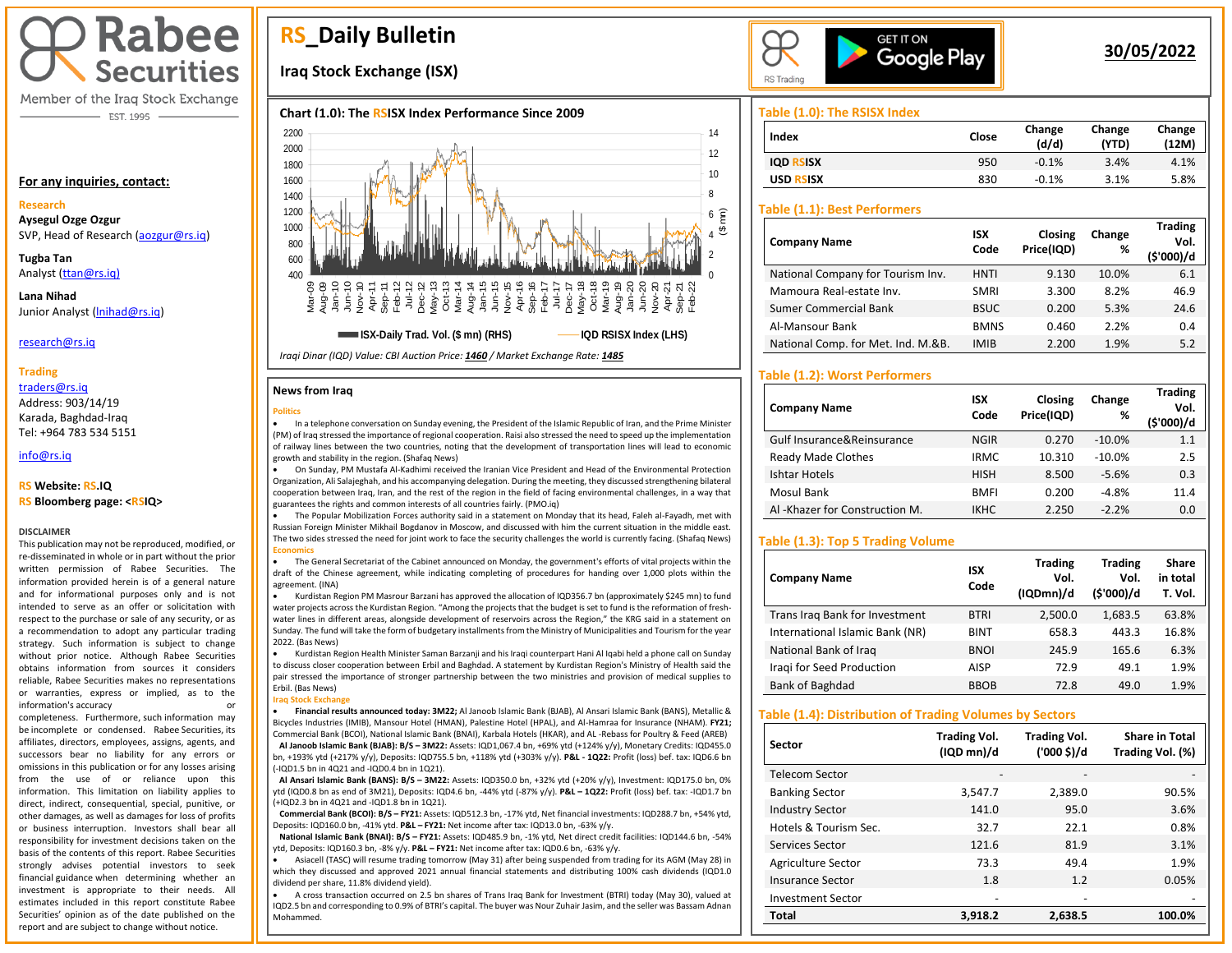

Follow Rabee Securities (RS) on Twitter, join Facebook and LinkedIn groups.



İ

## s **Daily Transactions in Brief**

| The RSISX index ended the day at IQD950/\$830 (-0.1%) (+3.4% and +3.1% YTD change, respectively).                                                                                                                                       | Chart (1.1): Non-Iraqi's Transactions (IQD mn) |                   |
|-----------------------------------------------------------------------------------------------------------------------------------------------------------------------------------------------------------------------------------------|------------------------------------------------|-------------------|
| The number of traded shares was 3.6 bn and the trading volume was IQD3.9 bn (\$2.6 mn).<br>8 out of 38 traded listed stocks' price increased and 8 traded listed stocks' price decreased while the prices of 22 stocks haven't changed. | 90.7                                           | ■ Buys            |
| Non-Iragis executed 88 transactions in this session:                                                                                                                                                                                    |                                                | ⊧Sell             |
| Buys: IQD90.7 mn (\$61.1 K); 13 transactions in 2 companies operating in banking sector.<br>Sell: IQD212.9 mn (\$143.3 K); 75 transactions in 5 companies operating in banking and industry sectors.                                    | $-122.1$                                       | ■ Net Buys (Sell) |
| Net Sell: IQD122.1 mn (\$82.3 K). Share in total trading volume: 3.9%                                                                                                                                                                   | $-212.9$                                       |                   |

| <b>Company Names</b>                           | <b>ISX</b><br>Code | <b>Opening</b><br>Price<br>(IQD/share) | <b>Price at</b><br><b>Session</b><br><b>Close</b><br>(IQD/share) | <b>Previous</b><br><b>Closing</b><br>Price<br>(IQD/share) | Change<br>in<br>Closing<br>Price | <b>Highest</b><br>Price<br>(IQD/share) | Lowest<br><b>Price</b><br>(IQD/share) | No.of<br><b>Trades</b><br>(H/d) | No. of<br><b>Traded</b><br><b>Shares</b><br>(mn)/d | <b>Trading</b><br>Vol. (IQD<br>$mn)$ /d | <b>Avrg. Daily Trading</b><br><b>Vol. (Including Cross</b><br>Trans.) ('000 \$)* | <b>Mcap</b><br>(Smn)     | Last<br>$Fin.**$ | P/E<br>(Last) | P/BV<br>(Last) |
|------------------------------------------------|--------------------|----------------------------------------|------------------------------------------------------------------|-----------------------------------------------------------|----------------------------------|----------------------------------------|---------------------------------------|---------------------------------|----------------------------------------------------|-----------------------------------------|----------------------------------------------------------------------------------|--------------------------|------------------|---------------|----------------|
|                                                |                    |                                        |                                                                  |                                                           |                                  | <b>Telecom Sector</b>                  |                                       |                                 |                                                    |                                         |                                                                                  |                          |                  |               |                |
| <b>Asiacell Communications PJSC</b>            | <b>TASC</b>        | $\overline{\phantom{a}}$               | Suspend/GA                                                       | 8.50                                                      | $\overline{\phantom{a}}$         |                                        | $\overline{\phantom{a}}$              | $\overline{\phantom{a}}$        |                                                    |                                         | 194.6                                                                            | 1,774.4                  | <b>FY21</b>      | 7.9           | 1.8            |
| <b>Al-Khatem Telecoms</b>                      | <b>TZNI</b>        |                                        | no trade                                                         | 2.35                                                      | $\overline{\phantom{a}}$         |                                        | $\blacksquare$                        | $\overline{\phantom{a}}$        | $\overline{\phantom{a}}$                           |                                         | 0.1                                                                              | 2.895.6                  | 9M21             | 61.1          | 1.8            |
| <b>Telecom Sector Total</b>                    |                    |                                        |                                                                  |                                                           |                                  |                                        |                                       | $\overline{\phantom{a}}$        |                                                    | $\overline{\phantom{a}}$                |                                                                                  | 4,670.0                  |                  |               |                |
| <b>Banking Sector</b>                          |                    |                                        |                                                                  |                                                           |                                  |                                        |                                       |                                 |                                                    |                                         |                                                                                  |                          |                  |               |                |
| Al-Arabiya Islamic Bank (NR)                   | <b>BAAI</b>        | $\overline{a}$                         | no trade                                                         | 1.15                                                      | $\overline{\phantom{a}}$         |                                        | $\overline{\phantom{a}}$              | $\overline{\phantom{a}}$        |                                                    |                                         |                                                                                  | 193.6                    | 3M22             | m.d.          | 1.2            |
| Asia Al Iraq Islamic Bank                      | <b>BAIB</b>        | 1.08                                   | 1.08                                                             | 1.08                                                      | 0.0%                             | 1.08                                   | 1.08                                  | $\mathbf{1}$                    | 0.1                                                | 0.1                                     | 60.8                                                                             | 181.8                    | 3M22             | m.d.          | 1.1            |
| Ameen Al-Iraq Islamic Bank (NR)                | <b>BAME</b>        | $\overline{\phantom{a}}$               | no trade                                                         | 1.00                                                      | $\overline{\phantom{a}}$         | $\overline{\phantom{a}}$               | $\overline{\phantom{a}}$              | $\overline{\phantom{a}}$        |                                                    | $\overline{\phantom{a}}$                |                                                                                  | 134.7                    | <b>FY21</b>      | m.d.          | 1.3            |
| Al-Mashreg Al-Arabi Islamic Bank<br>$(NR)$ *** | <b>BAMS</b>        | $\overline{\phantom{a}}$               | no trade                                                         |                                                           |                                  |                                        | $\overline{\phantom{a}}$              |                                 |                                                    |                                         |                                                                                  | $\overline{\phantom{a}}$ | 3M22             |               |                |
| Al-Ansari Isl. Bank for Inv.&Fin. (NR)         | <b>BANS</b>        | $\blacksquare$                         | no trade                                                         | 1.00                                                      | $\overline{\phantom{a}}$         | $\overline{\phantom{a}}$               | $\overline{\phantom{a}}$              | $\overline{\phantom{a}}$        | $\overline{\phantom{a}}$                           | $\overline{a}$                          | 0.0                                                                              | 168.4                    | 3M22             | n.v.          | 1.0            |
| <b>Ashur International Bank</b>                | <b>BASH</b>        | $\overline{\phantom{a}}$               | Suspend/GA                                                       | 0.41                                                      | $\overline{\phantom{a}}$         | $\overline{\phantom{a}}$               | $\overline{\phantom{a}}$              | $\overline{\phantom{a}}$        | $\overline{\phantom{a}}$                           | $\overline{\phantom{a}}$                | 3.1                                                                              | 69.0                     | 9M21             | 10.7          | 0.4            |
| <b>Babylon Bank</b>                            | <b>BBAY</b>        | $\overline{\phantom{a}}$               | Suspend/ISC                                                      | 0.10                                                      | $\overline{\phantom{a}}$         |                                        |                                       | $\overline{\phantom{a}}$        |                                                    |                                         | 4.5                                                                              | 16.8                     | 3M22             | n.v.          | 0.1            |
| <b>Bank of Baghdad</b>                         | <b>BBOB</b>        | 1.22                                   | 1.23                                                             | 1.23                                                      | 0.0%                             | 1.23                                   | 1.21                                  | 17                              | 59.5                                               | 72.8                                    | 119.0                                                                            | 207.1                    | 3M22             | 10.4          | 1.0            |
| Cihan Bank for Islamic & Finance               | <b>BCIH</b>        | 2.29                                   | 2.29                                                             | 2.29                                                      | 0.0%                             | 2.29                                   | 2.29                                  | $\overline{2}$                  | 0.2                                                | 0.5                                     | 20.7                                                                             | 393.2                    | 3M22             | 84.9          | 2.0            |
| <b>Commercial Bank of Iraq</b>                 | <b>BCOI</b>        | 0.54                                   | 0.54                                                             | 0.54                                                      | 0.0%                             | 0.54                                   | 0.54                                  | -9                              | 9.2                                                | 5.0                                     | 15.3                                                                             | 90.9                     | <b>FY21</b>      | 10.4          | 0.4            |
| Dar Es Salaam Inv. Bank (NR)***                | <b>BDSI</b>        | $\blacksquare$                         | Suspend/ISC                                                      | 0.13                                                      |                                  |                                        | $\blacksquare$                        | $\overline{\phantom{a}}$        |                                                    |                                         | $\overline{a}$                                                                   | 21.9                     | 3M18             | n.v.          | 0.4            |
| <b>Economy Bank (NR)</b>                       | <b>BEFI</b>        | $\overline{\phantom{a}}$               | Suspend/ISC                                                      | 0.53                                                      | $\overline{\phantom{a}}$         | $\overline{\phantom{a}}$               | $\blacksquare$                        | $\overline{\phantom{a}}$        |                                                    |                                         | $\overline{a}$                                                                   | 88.9                     | <b>FY21</b>      | 23.1          | 0.5            |
| <b>Elaf Islamic Bank</b>                       | <b>BELF</b>        | $\overline{\phantom{a}}$               | no trade                                                         | 0.41                                                      | $\overline{\phantom{a}}$         | $\overline{\phantom{a}}$               | $\overline{\phantom{a}}$              | $\overline{\phantom{a}}$        |                                                    |                                         | 13.6                                                                             | 69.0                     | 3M22             | 84.4          | 0.4            |
| Erbil Bank for Invest. & Finance (NR)          | <b>BERI</b>        | $\blacksquare$                         | no trade                                                         | 0.11                                                      | $\overline{\phantom{a}}$         | $\overline{\phantom{a}}$               | $\overline{\phantom{a}}$              | $\overline{\phantom{a}}$        | $\overline{\phantom{a}}$                           | $\overline{\phantom{a}}$                | $\overline{\phantom{a}}$                                                         | 19.6                     | <b>FY21</b>      | n.v.          | 0.1            |
| <b>Gulf Commercial Bank</b>                    | <b>BGUC</b>        | 0.15                                   | 0.16                                                             | 0.16                                                      | 0.0%                             | 0.16                                   | 0.15                                  | $\overline{2}$                  | 9.7                                                | 1.5                                     | 5.2                                                                              | 32.3                     | 3M22             | m.d.          | 0.2            |
| <b>Investment Bank of Irag</b>                 | <b>BIBI</b>        | 0.28                                   | 0.28                                                             | 0.28                                                      | 0.0%                             | 0.28                                   | 0.28                                  | $\mathbf{1}$                    | 5.0                                                | 1.4                                     | 13.7                                                                             | 47.1                     | 3M22             | 55.4          | 0.3            |
| <b>International Development Bank (NR)</b>     | <b>BIDB</b>        | $\overline{\phantom{a}}$               | no trade                                                         | 0.81                                                      | $\overline{\phantom{a}}$         |                                        | $\overline{\phantom{a}}$              | $\overline{\phantom{a}}$        |                                                    |                                         | 63.8                                                                             | 136.4                    | 3M22             | 9.3           | 0.7            |
| Iragi Islamic Bank                             | <b>BIIB</b>        | $\overline{\phantom{a}}$               | no trade                                                         | 0.54                                                      | $\overline{\phantom{a}}$         |                                        | $\overline{\phantom{a}}$              |                                 |                                                    |                                         | 48.5                                                                             | 90.9                     | 3M22             | 65.8          | 0.5            |
| Iragi Middle East Investment Bank              | <b>BIME</b>        | 0.18                                   | 0.18                                                             | 0.18                                                      | 0.0%                             | 0.18                                   | 0.18                                  | $\mathbf{1}$                    | 0.5                                                | 0.1                                     | 89.3                                                                             | 30.3                     | <b>FY21</b>      | 174.7         | 0.2            |
| Iraq Noor Islamic Bank (NR)                    | <b>BINI</b>        | $\overline{\phantom{a}}$               | no trade                                                         | 1.00                                                      | $\overline{\phantom{a}}$         |                                        | $\overline{a}$                        | $\overline{\phantom{a}}$        |                                                    |                                         | 138.4                                                                            | 168.4                    | 3M22             | m.d.          | 1.0            |
| <b>International Islamic Bank (NR)</b>         | <b>BINT</b>        | 1.70                                   | 1.70                                                             | 1.70                                                      | 0.0%                             | 1.70                                   | 1.70                                  | 9                               | 387.2                                              | 658.3                                   | 180.2                                                                            | 298.6                    | <b>FY21</b>      | 217.6         | 1.7            |
| Al Janoob Islamic Bank (NR)                    | <b>BJAB</b>        | $\overline{\phantom{a}}$               | Suspend/GA                                                       | 1.00                                                      | $\overline{\phantom{a}}$         | $\overline{\phantom{a}}$               | $\overline{\phantom{a}}$              | $\overline{\phantom{a}}$        |                                                    |                                         | 0.0                                                                              | 168.4                    | 3M22             | 22.6          | 1.0            |
| Kurdistan International Islamic Bank           | <b>BKUI</b>        | 1.30                                   | 1.30                                                             | 1.30                                                      | 0.0%                             | 1.30                                   | 1.30                                  | 3                               | 4.7                                                | 6.1                                     | 692.9                                                                            | 350.2                    | <b>FY21</b>      | 99.7          | 0.8            |
| Al-Ataa Islamic Bank (NR)                      | <b>BLAD</b>        | $\overline{\phantom{a}}$               | no trade                                                         | 0.27                                                      | $\overline{\phantom{a}}$         | $\overline{\phantom{a}}$               | $\blacksquare$                        | $\overline{\phantom{a}}$        |                                                    |                                         | 24.9                                                                             | 45.5                     | 9M21             | 21.1          | 0.3            |
| <b>Mosul Bank</b>                              | <b>BMFI</b>        | 0.21                                   | 0.20                                                             | 0.21                                                      | $-4.8%$                          | 0.21                                   | 0.20                                  | 18                              | 83.0                                               | 16.9                                    | 10.4                                                                             | 34.0                     | 3M22             | 11.0          | 0.2            |
| Al-Mansour Bank                                | <b>BMNS</b>        | 0.46                                   | 0.46                                                             | 0.45                                                      | 2.2%                             | 0.46                                   | 0.46                                  | $\overline{2}$                  | 1.3                                                | 0.6                                     | 8.4                                                                              | 77.4                     | 3M22             | 12.4          | 0.4            |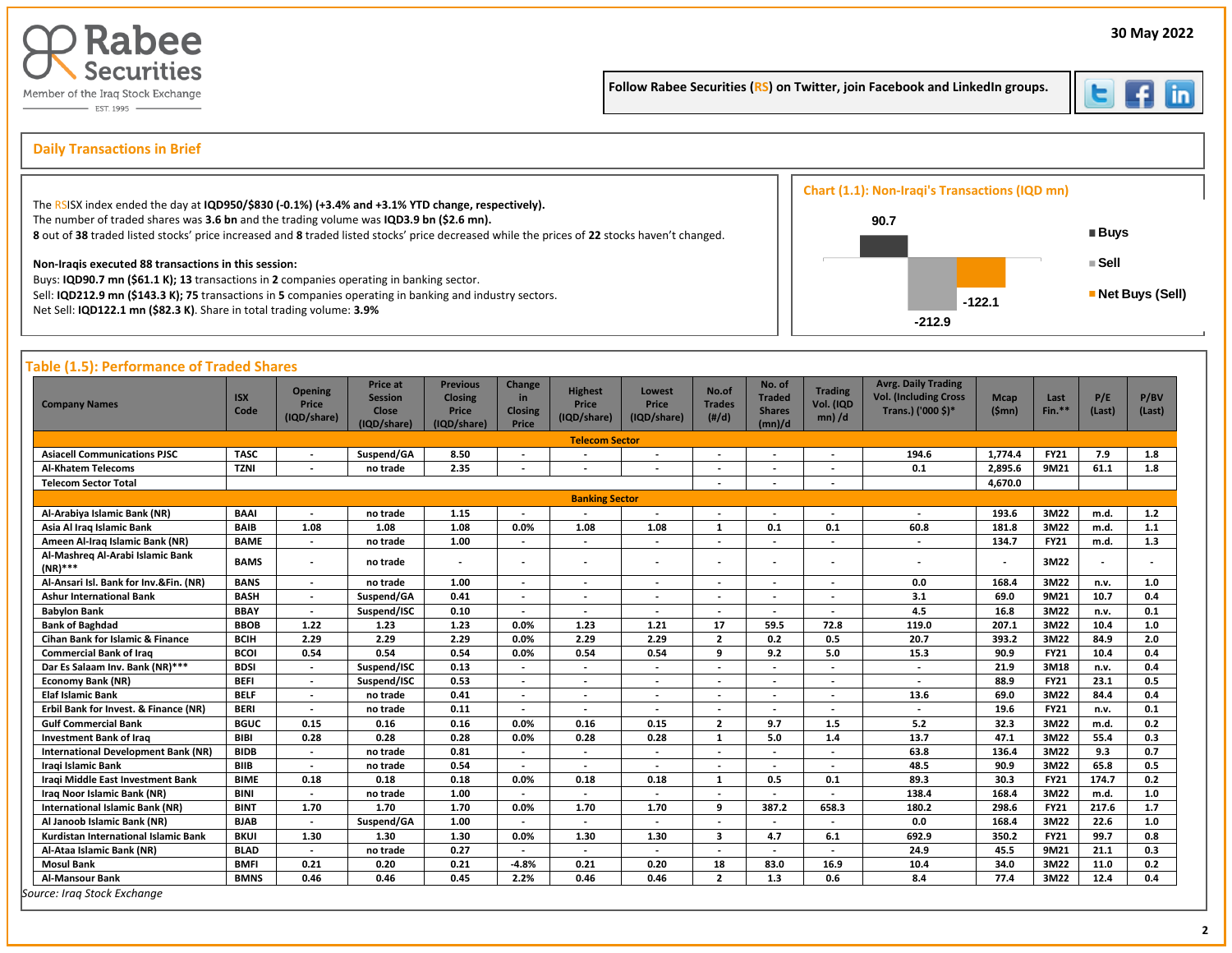

 $-$  EST. 1995  $-$ 

#### **Table (1.6): Performance of Traded Shares**

| <b>Company Names</b>                                                        | <b>ISX</b><br>Code         | <b>Opening</b><br>Price<br>(IQD/share) | Price at<br><b>Session</b><br><b>Close</b><br>(IQD/share) | <b>Previous</b><br><b>Closing</b><br>Price<br>(IQD/share) | Change<br>in<br><b>Closing</b><br>Price | <b>Highest</b><br>Price<br>(IQD/share) | <b>Lowest</b><br>Price<br>(IQD/share)                | No.of<br><b>Trades</b><br>$(\#/d)$                   | No. of<br><b>Traded</b><br><b>Shares</b><br>(mn)/d | <b>Trading</b><br>Vol. (IQD<br>$mn)$ /d | <b>Avrg. Daily Trading</b><br><b>Vol. (Including Cross</b><br>Trans.) ('000 \$)* | <b>Mcap</b><br>(Smn) | Last<br>$Fin.**$           | P/E<br>(Last)            | P/BV<br>(Last) |
|-----------------------------------------------------------------------------|----------------------------|----------------------------------------|-----------------------------------------------------------|-----------------------------------------------------------|-----------------------------------------|----------------------------------------|------------------------------------------------------|------------------------------------------------------|----------------------------------------------------|-----------------------------------------|----------------------------------------------------------------------------------|----------------------|----------------------------|--------------------------|----------------|
|                                                                             |                            |                                        |                                                           |                                                           |                                         | <b>Banking Sector (Cont.)</b>          |                                                      |                                                      |                                                    |                                         |                                                                                  |                      |                            |                          |                |
| Al Mustashar Islamic Bank (NR)                                              | <b>BMUI</b>                | $\overline{\phantom{a}}$               | no trade                                                  | 1.00                                                      | $\overline{\phantom{a}}$                |                                        |                                                      | $\overline{\phantom{a}}$                             | $\overline{\phantom{a}}$                           |                                         | 97.5                                                                             | 168.4                | 3M22                       | n.v.                     | 1.0            |
| <b>National Islamic Bank</b>                                                | <b>BNAI</b>                | $\blacksquare$                         | no trade                                                  | 1.02                                                      | $\sim$                                  | $\blacksquare$                         | $\overline{\phantom{a}}$                             | $\overline{\phantom{a}}$                             | $\overline{\phantom{a}}$                           | $\overline{\phantom{a}}$                | 118.1                                                                            | 172.4                | 3M22                       | 309.7                    | 0.9            |
| <b>National Bank of Iraq</b>                                                | <b>BNOI</b>                | 1.10                                   | 1.05                                                      | 1.05                                                      | 0.0%                                    | 1.10                                   | 1.04                                                 | 111                                                  | 234.3                                              | 245.9                                   | 90.6                                                                             | 176.8                | 3M22                       | 8.1                      | 0.8            |
| North Bank                                                                  | <b>BNOR</b>                | $\overline{\phantom{a}}$               | Suspend/ISC                                               | 0.09                                                      | $\blacksquare$                          | $\blacksquare$                         | $\overline{\phantom{a}}$                             | $\overline{\phantom{a}}$                             | $\overline{\phantom{a}}$                           | $\overline{\phantom{a}}$                | $\overline{\phantom{a}}$                                                         | 18.2                 | 3M22                       | n.v.                     | 0.1            |
| Al-Qabedh Islamic Bank (NR)                                                 | <b>BQAB</b>                | $\overline{\phantom{a}}$               | no trade                                                  | 0.24                                                      | $\overline{\phantom{a}}$                | $\overline{\phantom{a}}$               | $\overline{\phantom{a}}$                             | $\overline{\phantom{a}}$                             | $\overline{\phantom{a}}$                           | $\overline{\phantom{a}}$                | 5.0                                                                              | 40.4                 | <b>FY21</b>                | 422.7                    | 0.2            |
| Al-Qurtas Islamic Bank (NR)                                                 | <b>BQUR</b>                | $\overline{\phantom{a}}$               | no trade                                                  | 1.00                                                      | $\overline{\phantom{a}}$                | $\overline{\phantom{a}}$               | $\blacksquare$                                       | $\blacksquare$                                       | $\overline{\phantom{a}}$                           | $\overline{\phantom{a}}$                | $\sim$                                                                           | 168.4                | 3M22                       | 177.5                    | 1.0            |
| Al-Rajih Islamic Bank for Inv.&Fin. (NR)                                    | <b>BRAJ</b>                | $\overline{\phantom{a}}$               | Suspend/ISC                                               | 1.00                                                      | $\mathcal{L}$                           | $\overline{\phantom{a}}$               | $\overline{\phantom{a}}$                             | $\overline{\phantom{a}}$                             | $\overline{\phantom{a}}$                           | $\overline{\phantom{a}}$                | $\overline{\phantom{a}}$                                                         | 168.4                | 3M22                       | 51.6                     | $1.1$          |
| <b>Credit Bank of Iraq (NR)</b>                                             | <b>BROI</b>                | $\overline{\phantom{a}}$               | no trade                                                  | 0.37                                                      | $\blacksquare$                          | $\overline{\phantom{a}}$               | $\overline{\phantom{a}}$                             | $\overline{\phantom{a}}$                             | $\sim$                                             | $\overline{\phantom{a}}$                | 0.7                                                                              | 62.3                 | 3M22                       | n.v.                     | 0.3            |
| <b>Region Trade Bank (NR)</b>                                               | <b>BRTB</b>                |                                        | no trade                                                  | 1.00                                                      | ÷,                                      |                                        |                                                      |                                                      |                                                    |                                         | 0.0                                                                              | 168.4                | 3M22                       | 17.5                     | 0.8            |
| Sumer Commercial Bank                                                       | <b>BSUC</b>                | 0.19                                   | 0.20                                                      | 0.19                                                      | 5.3%                                    | 0.20                                   | 0.18                                                 | 34                                                   | 188.5                                              | 36.5                                    | 21.8                                                                             | 33.7                 | 3M22                       | n.v.                     | 0.2            |
| Al Taif Islamic Bank                                                        | <b>BTIB</b>                | 0.77                                   | 0.77                                                      | 0.77                                                      | 0.0%                                    | 0.77                                   | 0.77                                                 | $\overline{2}$                                       | 0.3                                                | 0.2                                     | 11.0                                                                             | 131.2                | <b>FY21</b>                | 413.6                    | 0.9            |
| <b>Trans Irag Bank for Investment</b>                                       | <b>BTRI</b>                | 1.00                                   | 1.00                                                      | 1.00                                                      | 0.0%                                    | 1.00                                   | 1.00                                                 | $\mathbf{1}$                                         | 2.500.0                                            | 2,500.0                                 | 56.6                                                                             | 177.8                | 3M22                       | n.v.                     | 1.0            |
| Trust International Islamic Bank (NR)                                       | <b>BTRU</b>                | $\overline{\phantom{a}}$               | no trade                                                  | 0.34                                                      | $\overline{\phantom{a}}$<br>0.0%        | $\overline{\phantom{a}}$<br>0.10       | $\overline{\phantom{a}}$                             | $\overline{\phantom{a}}$<br>11                       | $\overline{\phantom{a}}$                           | $\overline{\phantom{a}}$                | $\sim$<br>4.0                                                                    | 57.2<br>20.2         | 3M22                       | 57.6                     | 0.3            |
| <b>United Bank</b>                                                          | <b>BUND</b><br><b>BUOI</b> | 0.10<br>$\overline{a}$                 | 0.10<br>no trade                                          | 0.10<br>0.27                                              | $\overline{\phantom{a}}$                | $\overline{\phantom{a}}$               | 0.10                                                 |                                                      | 19.6<br>$\overline{\phantom{a}}$                   | 2.0<br>$\overline{\phantom{a}}$         | 163.3                                                                            | 45.8                 | <b>FY21</b><br><b>FY21</b> | 15.0<br>67.3             | 0.1            |
| Union Bank (NR)<br>World Islamic Bank (NR)                                  | <b>BWOR</b>                | $\blacksquare$                         | Suspend/GA                                                | 1.00                                                      | $\overline{\phantom{a}}$                | $\overline{\phantom{a}}$               | $\overline{\phantom{a}}$<br>$\overline{\phantom{a}}$ | $\overline{\phantom{a}}$<br>$\overline{\phantom{a}}$ | $\overline{\phantom{a}}$                           | $\overline{\phantom{a}}$                | 0.0                                                                              | 168.4                | 3M22                       | 44.4                     | 0.3<br>0.9     |
| Zain Al-Iraq Islamic Bank (NR)                                              | <b>BZII</b>                |                                        | Suspend/GA                                                | 0.34                                                      |                                         |                                        |                                                      |                                                      |                                                    |                                         | 0.0                                                                              | 57.2                 | 3M22                       | 21.7                     | 0.3            |
|                                                                             |                            |                                        |                                                           |                                                           |                                         |                                        |                                                      | 224                                                  | 3,503.0                                            |                                         |                                                                                  |                      |                            |                          |                |
| 3,547.7<br>4,969.3<br><b>Banking Sector Total</b><br><b>Industry Sector</b> |                            |                                        |                                                           |                                                           |                                         |                                        |                                                      |                                                      |                                                    |                                         |                                                                                  |                      |                            |                          |                |
| <b>Baghdad for Packing Materials</b>                                        | <b>IBPM</b>                | $\overline{\phantom{a}}$               | no trade                                                  | 2.00                                                      |                                         | $\overline{\phantom{a}}$               | $\overline{\phantom{a}}$                             | $\overline{\phantom{a}}$                             | $\overline{\phantom{a}}$                           | $\overline{\phantom{a}}$                | 0.0                                                                              | 1.5                  | 3M22                       | n.v.                     | 2.0            |
| <b>Baghdad Soft Drinks</b>                                                  | <b>IBSD</b>                | 4.25                                   | 4.26                                                      | 4.30                                                      | $-0.9%$                                 | 4.28                                   | 4.23                                                 | 26                                                   | 9.1                                                | 38.6                                    | 58.4                                                                             | 586.2                | 3M22                       | 17.7                     | 1.7            |
| <b>Electronic Industries</b>                                                | <b>IELI</b>                | $\blacksquare$                         | Suspend/ISC                                               | 0.45                                                      |                                         | $\overline{\phantom{a}}$               | $\overline{\phantom{a}}$                             |                                                      |                                                    |                                         | $\sim$                                                                           | 5.5                  | 6M17                       | n.v.                     | 0.6            |
| Fallujah for Construction Mat. (NR)                                         | <b>IFCM</b>                | 3.40                                   | 3.40                                                      | 3.40                                                      | 0.0%                                    | 3.40                                   | 3.40                                                 | 5                                                    | $1.1\,$                                            | 3.9                                     | 12.3                                                                             | 7.1                  | 9M21                       | 74.2                     | 3.6            |
| Nationality H. Furniture (NR)***                                            | <b>IHFI</b>                | $\overline{\phantom{a}}$               | no trade                                                  | 1.45                                                      | $\overline{\phantom{a}}$                | $\overline{\phantom{a}}$               | $\overline{a}$                                       | $\overline{\phantom{a}}$                             | $\overline{\phantom{a}}$                           | $\overline{\phantom{a}}$                | 0.2                                                                              | 1.6                  | <b>FY21</b>                | 13.9                     | $1.1$          |
| Al-Hilal Industries                                                         | <b>IHLI</b>                | 0.86                                   | 0.85                                                      | 0.86                                                      | $-1.2%$                                 | 0.86                                   | 0.85                                                 | 15                                                   | 15.2                                               | 12.9                                    | 16.9                                                                             | 7.1                  | 9M21                       | n.v.                     | n.v.           |
| Iragi for Carton Manufacturies                                              | <b>IICM</b>                | 0.97                                   | 0.97                                                      | 0.97                                                      | 0.0%                                    | 0.98                                   | 0.97                                                 | 5                                                    | 1.9                                                | 1.8                                     | 4.8                                                                              | 5.0                  | 6M21                       | n.v.                     | n.v.           |
| Iraqi Date Processing & Marketing                                           | <b>IIDP</b>                | $\overline{\phantom{a}}$               | no trade                                                  | 1.09                                                      | $\overline{\phantom{a}}$                | $\overline{\phantom{a}}$               | $\overline{\phantom{a}}$                             | $\blacksquare$                                       | $\overline{\phantom{a}}$                           | $\overline{\phantom{a}}$                | 3.3                                                                              | 12.7                 | 9M21                       | n.v.                     | 0.9            |
| Iraqi Engineering Works                                                     | <b>IIEW</b>                | $\overline{\phantom{a}}$               | no trade                                                  | 4.65                                                      |                                         | $\overline{\phantom{a}}$               | $\overline{a}$                                       | $\blacksquare$                                       | $\overline{\phantom{0}}$                           | $\overline{\phantom{a}}$                | 0.9                                                                              | 4.7                  | 3M22                       | n.v.                     | 7.1            |
| Iragi For Tufted Carpets                                                    | <b>IITC</b>                | 16.60                                  | 16.60                                                     | 16.60                                                     | 0.0%                                    | 16.60                                  | 16.60                                                | $\mathbf{1}$                                         | 0.0                                                | 0.3                                     | 1.9                                                                              | 5.6                  | 3M22                       | n.v.                     | 3.0            |
| Al -Khazer for Construction M.                                              | <b>IKHC</b>                | 2.25                                   | 2.25                                                      | 2.30                                                      | $-2.2%$                                 | 2.25                                   | 2.25                                                 | $\mathbf{1}$                                         | 0.0                                                | 0.0                                     | 1.2                                                                              | 1.7                  | <b>FY20</b>                | 24.5                     |                |
| AL-Kindi of Veterinary Vac.                                                 | <b>IKLV</b>                | $\overline{\phantom{a}}$               | no trade                                                  | 1.55                                                      | $\sim$                                  | $\overline{a}$                         | $\overline{\phantom{a}}$                             | $\overline{\phantom{a}}$                             | $\overline{\phantom{a}}$                           | $\overline{\phantom{a}}$                | 13.0                                                                             | 6.2                  | 3M22                       | n.v.                     | 1.3            |
| Al-Mansour Pharmaceutical Industries                                        | <b>IMAP</b>                | $\overline{a}$                         | no trade                                                  | 2.42                                                      | $\sim$                                  | $\overline{a}$                         | $\overline{\phantom{a}}$                             | $\overline{a}$                                       | $\sim$                                             | $\overline{\phantom{a}}$                | 22.8                                                                             | 26.1                 | 3M22                       | n.v.                     | 3.8            |
| <b>Modern Chemical Industries (NR)</b>                                      | <b>IMCI</b>                | $\overline{a}$                         | no trade                                                  | 100.00                                                    | $\sim$                                  | $\overline{a}$                         | $\overline{\phantom{a}}$                             | $\sim$                                               | $\sim$                                             | $\overline{a}$                          | 5.9                                                                              | 12.1                 | 3M22                       | $\overline{\phantom{a}}$ | 3.8            |
| <b>Modern Construction Mat. (NR)</b>                                        | <b>IMCM</b>                | $\blacksquare$                         | Suspend/ISC                                               | 0.47                                                      | $\overline{\phantom{a}}$                | $\overline{\phantom{a}}$               | $\overline{\phantom{a}}$                             | $\overline{\phantom{a}}$                             | $\blacksquare$                                     |                                         | $\mathcal{L}$                                                                    | 1.7                  | <b>FY13</b>                | 10.4                     | 0.5            |
| National Comp. for Met. Ind. M.&B.                                          | <b>IMIB</b>                | 2.10                                   | 2.20                                                      | 2.16                                                      | 1.9%                                    | 2.30                                   | 2.06                                                 | 18                                                   | 3.5                                                | 7.7                                     | 1.1                                                                              | 11.1                 | 3M22                       | $\sim$                   | 3.1            |
| Modern Sewing***                                                            | <b>IMOS</b>                | 6.15                                   | 6.30                                                      | 6.25                                                      | 0.8%                                    | 6.50                                   | 6.15                                                 | 36                                                   | 10.3                                               | 65.7                                    | 10.4                                                                             | 8.5                  | 3M22                       | 20.7                     | 3.6            |
| <b>National Chemical &amp; Plastic Industries</b>                           | <b>INCP</b>                | 2.34                                   | 2.35                                                      | 2.34                                                      | 0.4%                                    | 2.35                                   | 2.34                                                 | 6                                                    | 2.7                                                | 6.3                                     | 11.5                                                                             | 24.0                 | 9M21                       | 31.7                     | 3.1            |
| Ready Made Clothes***                                                       | <b>IRMC</b>                | 10.31                                  | 10.31                                                     | 11.45                                                     | $-10.0%$                                | 10.50                                  | 10.31                                                | 5                                                    | 0.4                                                | 3.7                                     | $1.2$                                                                            | 22.1                 | 3M22                       | 223.2                    | 13.4           |
| The Light and Mining Industries (NR)                                        | <b>ITLI</b>                | $\overline{a}$                         | Suspend/ISC                                               | 0.31                                                      | $\overline{\phantom{a}}$                |                                        | $\overline{\phantom{a}}$                             |                                                      | $\overline{\phantom{a}}$                           | $\overline{\phantom{a}}$                | $\overline{\phantom{a}}$                                                         | 3.5                  | <b>FY17</b>                | n.v.                     | n.v.           |
| <b>Industry Sector Total</b>                                                |                            |                                        |                                                           |                                                           |                                         |                                        |                                                      | 118                                                  | 44.3                                               | 141.0                                   |                                                                                  | 753.9                |                            |                          |                |
|                                                                             |                            |                                        |                                                           |                                                           |                                         | <b>Hotels &amp; Tourism Sector</b>     |                                                      |                                                      |                                                    |                                         |                                                                                  |                      |                            |                          |                |
| Ashour Hotel (NR)                                                           | <b>HASH</b>                | $\overline{\phantom{a}}$               | no trade                                                  | 9.50                                                      | $\sim$                                  | $\overline{a}$                         | $\overline{\phantom{a}}$                             | $\sim$                                               | $\overline{\phantom{a}}$                           | $\overline{\phantom{a}}$                | 1.2                                                                              | 2.4                  | 3M22                       | $\sim$                   | 26.8           |
| <b>Baghdad Hotel</b>                                                        | <b>HBAG</b>                | 8.00                                   | 8.00                                                      | 8.00                                                      | 0.0%                                    | 8.00                                   | 8.00                                                 | $\mathbf{1}$                                         | 0.0                                                | 0.0                                     | 3.4                                                                              | 20.7                 | 3M22                       | 13.7                     | 3.5            |
| <b>Babylon Hotel</b>                                                        | <b>HBAY</b>                | $\blacksquare$                         | no trade                                                  | 85.00                                                     | $\sim$                                  | $\overline{\phantom{a}}$               | $\overline{\phantom{a}}$                             | $\overline{\phantom{a}}$                             | $\overline{\phantom{a}}$                           | $\overline{a}$                          | 16.2                                                                             | 114.5                | <b>FY21</b>                | 35.9                     | 12.6           |
| <b>Ishtar Hotels</b>                                                        |                            |                                        |                                                           |                                                           |                                         |                                        |                                                      |                                                      |                                                    |                                         |                                                                                  |                      |                            |                          |                |
|                                                                             | <b>HISH</b>                | 8.90                                   | 8.50                                                      | 9.00                                                      | $-5.6%$                                 | 8.90                                   | 8.50                                                 | $\overline{2}$                                       | 0.1                                                | 0.5                                     | 2.0                                                                              | 40.1                 | 6M21                       | n.v.                     | 6.0            |

 *Source: Iraq Stock Exchange*

 $\overline{a}$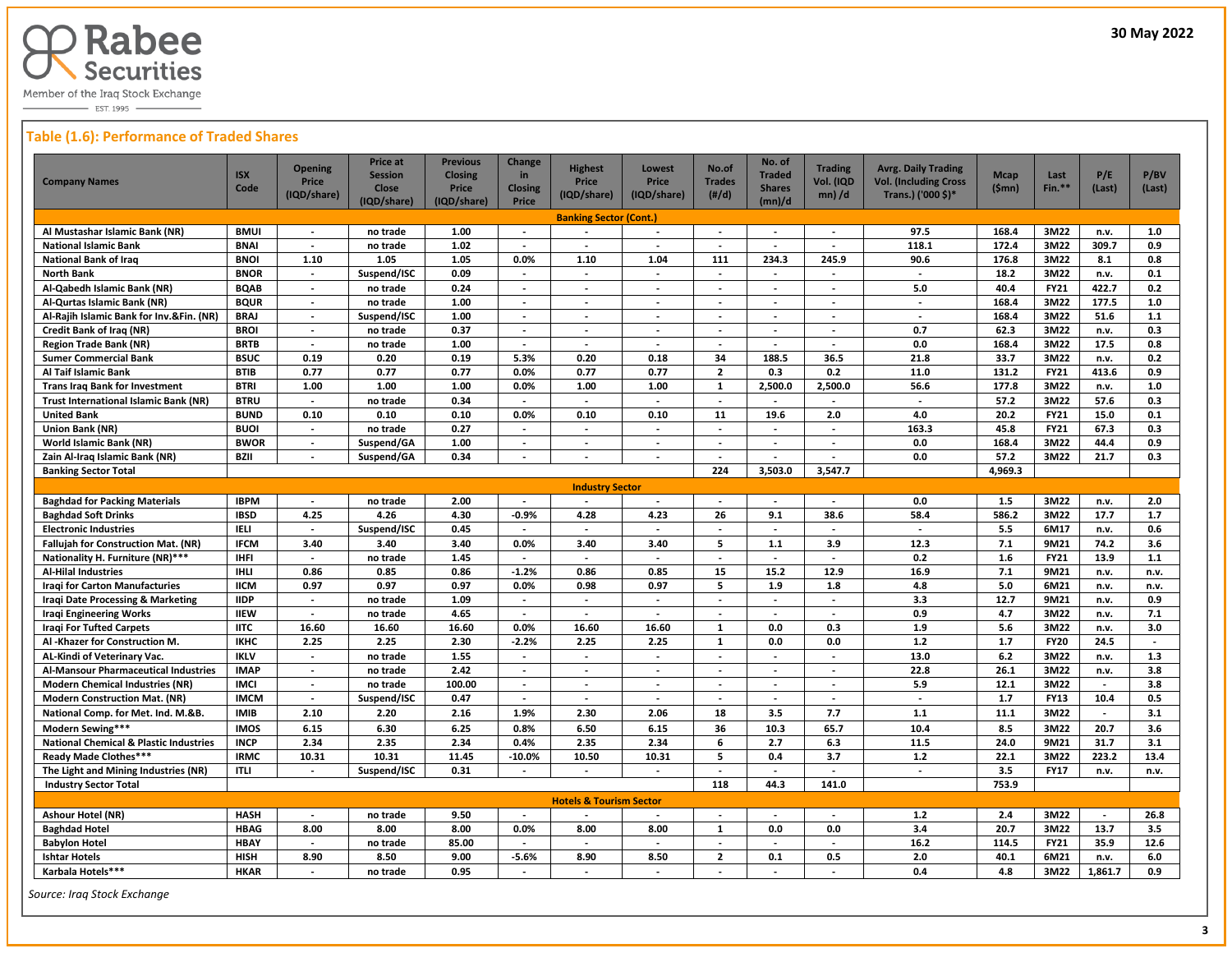

 $\overline{\phantom{0}}$  EST. 1995

#### **Table (1.7): Performance of Traded Shares**

| <b>Company Names</b>                       | <b>ISX</b><br>Code | <b>Opening</b><br><b>Price</b><br>(IQD/share) | Price at<br><b>Session</b><br>Close<br>(IQD/share) | <b>Previous</b><br><b>Closing</b><br>Price<br>(IQD/share) | Change<br>in<br><b>Closing</b><br>Price | <b>Highest</b><br>Price<br>(IQD/share)     | <b>Lowest</b><br><b>Price</b><br>(IQD/share) | No.of<br><b>Trades</b><br>$(\#/d)$ | No. of<br><b>Traded</b><br><b>Shares</b><br>(mn)/d | <b>Trading</b><br>Vol. (IQD<br>$mn)$ /d | <b>Avrg. Daily Trading</b><br><b>Vol. (Including Cross</b><br>Trans.) ('000 \$)* | <b>Mcap</b><br>(Smn)     | Last<br>$Fin.**$ | P/E<br>(Last)            | P/BV<br>(Last)           |
|--------------------------------------------|--------------------|-----------------------------------------------|----------------------------------------------------|-----------------------------------------------------------|-----------------------------------------|--------------------------------------------|----------------------------------------------|------------------------------------|----------------------------------------------------|-----------------------------------------|----------------------------------------------------------------------------------|--------------------------|------------------|--------------------------|--------------------------|
|                                            |                    |                                               |                                                    |                                                           |                                         | <b>Hotels &amp; Tourism Sector (Cont.)</b> |                                              |                                    |                                                    |                                         |                                                                                  |                          |                  |                          |                          |
| <b>Mansour Hotel</b>                       | <b>HMAN</b>        | 13.70                                         | 13.70                                              | 13.70                                                     | $0.0\%$                                 | 13.70                                      | 13.70                                        | $\overline{\mathbf{3}}$            | 0.1                                                | 1.3                                     | 2.0                                                                              | 27.0                     | 3M22             | $\overline{a}$           | 13.3                     |
| National Company for Tourism Inv.          | <b>HNTI</b>        | 9.13                                          | 9.13                                               | 8.30                                                      | 10.0%                                   | 9.13                                       | 9.13                                         | $\mathbf{1}$                       | 1.0                                                | 9.1                                     | 3.3                                                                              | 38.4                     | 3M22             | $\blacksquare$           | 3.4                      |
| <b>Palestine Hotel</b>                     | <b>HPAL</b>        | $\blacksquare$                                | Suspend/GA                                         | 8.25                                                      | $\overline{\phantom{a}}$                | $\overline{\phantom{a}}$                   | $\overline{\phantom{a}}$                     | $\overline{\phantom{a}}$           | $\overline{\phantom{a}}$                           | $\overline{\phantom{a}}$                | 0.9                                                                              | 24.8                     | 3M22             | $\overline{\phantom{a}}$ | 4.0                      |
| Al-Sadeer Hotel***                         | <b>HSAD</b>        | 13.00                                         | 13.00                                              | 13.00                                                     | 0.0%                                    | 14.00                                      | 13.00                                        | 19                                 | 1.7                                                | 21.8                                    | 18.2                                                                             | 11.9                     | 3M22             |                          | 15.9                     |
| <b>Mosul Dam Tourist Village (NR)</b>      | <b>HTVM</b>        |                                               | no trade                                           | 6.27                                                      |                                         |                                            |                                              |                                    | $\overline{\phantom{a}}$                           |                                         | 0.4                                                                              | 1.0                      | 3M22             | n.v.                     |                          |
| <b>Hotel&amp;Tourism Sector Total</b>      |                    |                                               |                                                    |                                                           |                                         |                                            |                                              | 26                                 | 2.8                                                | 32.7                                    |                                                                                  | 285.6                    |                  |                          |                          |
| <b>Services Sector</b>                     |                    |                                               |                                                    |                                                           |                                         |                                            |                                              |                                    |                                                    |                                         |                                                                                  |                          |                  |                          |                          |
| Al-Ameen Estate Inv.                       | <b>SAEI</b>        | $\overline{\phantom{a}}$                      | no trade                                           | 1.50                                                      | $\overline{\phantom{a}}$                | $\overline{\phantom{a}}$                   | $\overline{\phantom{a}}$                     | $\overline{\phantom{a}}$           | $\overline{\phantom{a}}$                           | $\overline{\phantom{a}}$                | 0.1                                                                              | 7.0                      | 3M22             | 51.3                     | 1.4                      |
| <b>AL-Badia for General Trans</b>          | <b>SBAG</b>        | $\overline{a}$                                | Suspend/ISC                                        | 0.59                                                      | $\overline{\phantom{a}}$                |                                            |                                              |                                    |                                                    |                                         | $\overline{a}$                                                                   | 0.9                      | <b>FY17</b>      | n.v.                     | $1.2$                    |
| <b>Baghdad Passengers Transport</b>        | <b>SBPT</b>        | 29.00                                         | 29.00                                              | 29.00                                                     | 0.0%                                    | 29.00                                      | 29.00                                        | $\overline{2}$                     | 0.1                                                | 2.9                                     | 3.9                                                                              | 19.5                     | 3M22             |                          | 5.2                      |
| Ibdaa Al-Sharq Al-Awsat G. Cont. (NR)      | <b>SIBD</b>        | $\overline{a}$                                | no trade                                           | 0.00                                                      | $\overline{\phantom{a}}$                | $\overline{\phantom{a}}$                   | $\overline{a}$                               | $\overline{\phantom{a}}$           | $\overline{\phantom{a}}$                           | $\overline{\phantom{a}}$                | $\overline{a}$                                                                   | $\overline{a}$           | 3M22             | $\overline{\phantom{a}}$ | $\overline{\phantom{a}}$ |
| Iragi for General Transp. (NR)             | <b>SIGT</b>        | $\overline{\phantom{a}}$                      | Suspend/ISC                                        | 1.14                                                      | $\blacksquare$                          | $\overline{\phantom{a}}$                   | $\overline{\phantom{a}}$                     | $\overline{\phantom{a}}$           | $\overline{\phantom{a}}$                           | $\overline{\phantom{a}}$                | 0.7                                                                              | 3.0                      | 3M21             | n.v.                     | 1.4                      |
| <b>Iragi Land Transport</b>                | <b>SILT</b>        | $\blacksquare$                                | Suspend/ISC                                        | 1.55                                                      |                                         |                                            | $\overline{a}$                               | $\overline{\phantom{a}}$           |                                                    |                                         | $\overline{\phantom{a}}$                                                         | 14.6                     | 3M20             | n.v.                     | 2.8                      |
| Kharkh Tour Amuzement City***              | <b>SKTA</b>        | 2.73                                          | 2.75                                               | 2.71                                                      | 1.5%                                    | 2.75                                       | 2.70                                         | 46                                 | 18.0                                               | 49.0                                    | 10.6                                                                             | 2.8                      | 3M22             | 3.9                      | 2.5                      |
| Al-Mosul for Funfairs***                   | <b>SMOF</b>        |                                               | no trade                                           | 11.50                                                     |                                         |                                            |                                              | $\overline{\phantom{a}}$           |                                                    | $\overline{\phantom{a}}$                | 4.3                                                                              | 11.6                     | 3M22             | 159.0                    | 8.3                      |
| Mamoura Real-estate Inv.                   | <b>SMRI</b>        | 3.00                                          | 3.30                                               | 3.05                                                      | 8.2%                                    | 3.30                                       | 3.00                                         | 52                                 | 22.4                                               | 69.7                                    | 14.8                                                                             | 50.6                     | 3M22             | 52.1                     | 3.0                      |
| <b>AL-Nukhba for Construction</b>          | SNUC               | $\overline{a}$                                | no trade                                           | 0.40                                                      |                                         |                                            | $\overline{a}$                               |                                    | $\overline{\phantom{a}}$                           | $\overline{a}$                          | 1.2                                                                              | 0.6                      | 9M21             | 389.6                    | 0.3                      |
| <b>Services Sector Total</b>               |                    |                                               |                                                    |                                                           |                                         |                                            |                                              | 100                                | 40.5                                               | 121.6                                   |                                                                                  | 110.6                    |                  |                          |                          |
|                                            |                    |                                               |                                                    |                                                           |                                         | <b>Agriculture Sector</b>                  |                                              |                                    |                                                    |                                         |                                                                                  |                          |                  |                          |                          |
| Al-Ahlyia for Agricultural Prod.           | AAHP               |                                               | no trade                                           | 0.94                                                      |                                         |                                            | $\overline{\phantom{a}}$                     | $\overline{\phantom{a}}$           |                                                    |                                         | 0.0                                                                              | 0.4                      | 9M21             | n.v.                     | 1.7                      |
| Iraqi Agricultural Products Mark. Meat     | <b>AIPM</b>        | $\overline{\phantom{a}}$                      | no trade                                           | 4.80                                                      | $\overline{\phantom{a}}$                | $\overline{\phantom{a}}$                   | $\overline{\phantom{a}}$                     | $\overline{\phantom{a}}$           |                                                    |                                         | 1.2                                                                              | 16.2                     | 3M22             | 45.3                     | 2.4                      |
| <b>Iragi Agricultural Products</b>         | <b>AIRP</b>        | 21.00                                         | 21.00                                              | 21.00                                                     | 0.0%                                    | 21.00                                      | 21.00                                        | $\mathbf{1}$                       | 0.0                                                | 0.4                                     | $\overline{2.7}$                                                                 | 5.1                      | 3M22             | 12.6                     | 2.7                      |
| Iraqi for Seed Production***               | <b>AISP</b>        | 11.20                                         | 11.06                                              | 11.20                                                     | $-1.2%$                                 | 11.20                                      | 11.05                                        | 59                                 | 6.6                                                | 72.9                                    | 117.7                                                                            | 149.0                    | 9M21             | n.v.                     | 2.9                      |
| <b>Modern Animal &amp; Agr. Production</b> | <b>AMAP</b>        |                                               | Suspend/ISC                                        | 0.21                                                      |                                         |                                            |                                              |                                    |                                                    | $\overline{\phantom{a}}$                |                                                                                  | 0.6                      | 6M20             | 9.8                      | 0.2                      |
| Middle East Prod. & Marketing-Fish         | <b>AMEF</b>        |                                               | Suspend/GA                                         | 8.25                                                      |                                         |                                            |                                              |                                    |                                                    |                                         | 0.1                                                                              | 1.7                      | 6M21             | n.v.                     | 3.4                      |
| AL - Rebas for Poultry & Feed              | <b>AREB</b>        | $\overline{\phantom{a}}$                      | no trade                                           |                                                           | $\overline{\phantom{a}}$                |                                            | $\overline{\phantom{a}}$                     |                                    |                                                    |                                         | $\blacksquare$                                                                   | $\overline{\phantom{a}}$ | <b>FY21</b>      |                          |                          |
| <b>Agriculture Sector Total</b>            |                    |                                               |                                                    |                                                           |                                         |                                            |                                              | 60                                 | 6.6                                                | 73.3                                    |                                                                                  | 172.8                    |                  |                          |                          |
|                                            |                    |                                               |                                                    |                                                           |                                         | <b>Insurance Sector</b>                    |                                              |                                    |                                                    |                                         |                                                                                  |                          |                  |                          |                          |
| <b>AHliya For Insurance (NR)</b>           | <b>NAHF</b>        | $\overline{a}$                                | no trade                                           | 0.50                                                      | $\overline{\phantom{a}}$                | $\overline{\phantom{a}}$                   | $\overline{\phantom{a}}$                     | $\overline{\phantom{a}}$           |                                                    |                                         | 0.0                                                                              | 2.4                      | 3M22             | 6.5                      | 0.5                      |
| Al-Ameen for Insurance***                  | <b>NAME</b>        | 0.60                                          | 0.60                                               | 0.60                                                      | 0.0%                                    | 0.60                                       | 0.56                                         | 4                                  | 0.2                                                | 0.1                                     | 0.1                                                                              | 1.9                      | 3M22             | 7.3                      | 0.6                      |
| Dar Al-Salam for Insurance (NR)            | <b>NDSA</b>        | $\overline{a}$                                | no trade                                           | 0.39                                                      |                                         |                                            | $\overline{\phantom{a}}$                     | $\overline{\phantom{a}}$           | $\overline{\phantom{a}}$                           | $\overline{\phantom{a}}$                | 0.2                                                                              | 1.8                      | 9M21             | 39.5                     | 0.4                      |
| Gulf Insurance&Reinsurance***              | <b>NGIR</b>        | 0.32                                          | 0.27                                               | 0.30                                                      | $-10.0%$                                | 0.33                                       | 0.27                                         | 12                                 | 6.1                                                | 1.7                                     | 0.1                                                                              | 1.3                      | 9M21             | 21.7                     | 0.2                      |
| Al-Hamraa for Insurance (NR)***            | <b>NHAM</b>        |                                               | no trade                                           | 0.70                                                      |                                         |                                            |                                              |                                    |                                                    |                                         | 0.2                                                                              | 11.8                     | 3M22             |                          | 1.5                      |
| <b>Insurance Sector Total</b>              |                    |                                               |                                                    |                                                           |                                         |                                            |                                              | 16                                 | 6.3                                                | 1.8                                     |                                                                                  | 19.1                     |                  |                          |                          |

 *Source: Iraq Stock Exchange*

 $\overline{a}$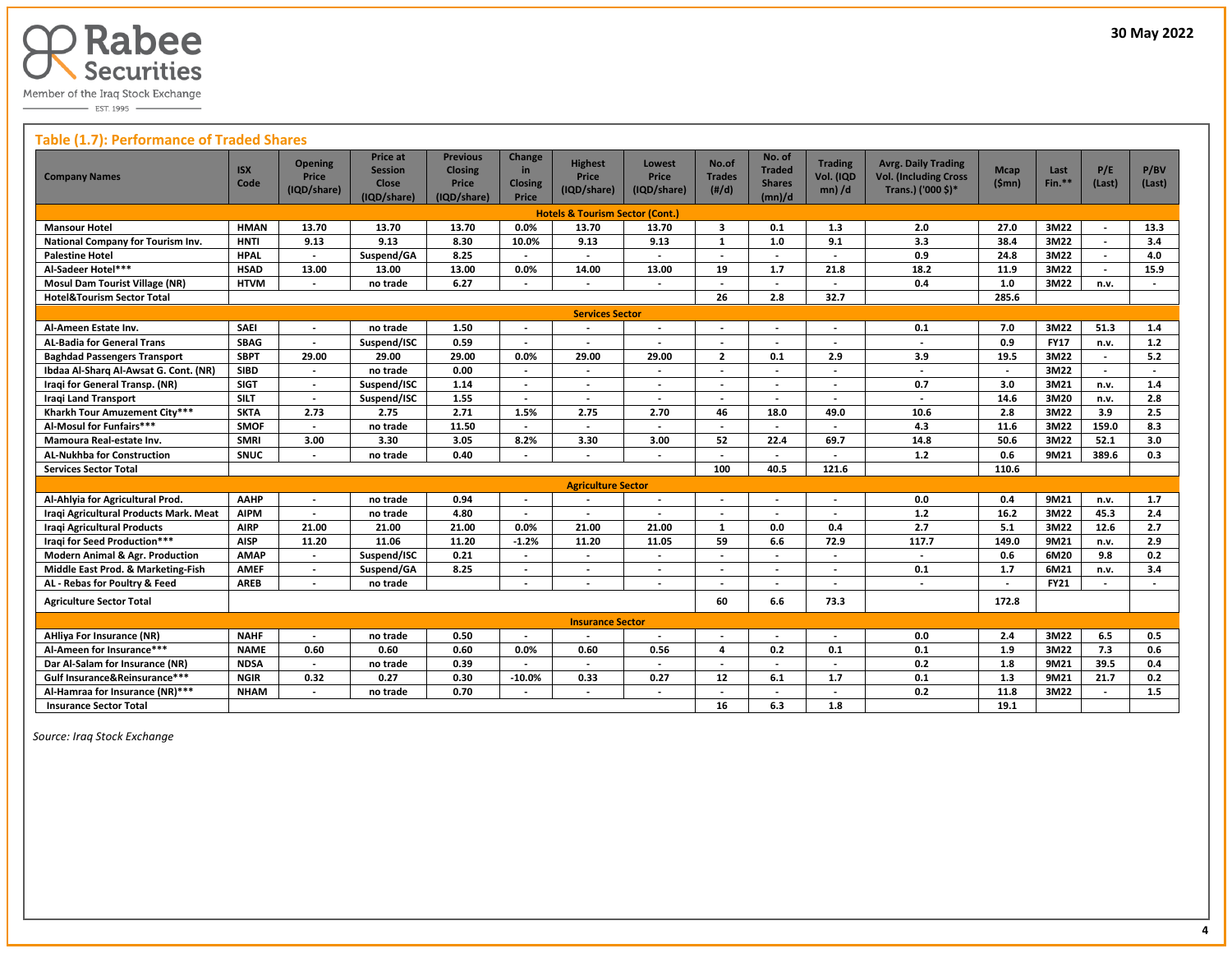

#### **Table (1.8): Performance of Traded Shares**

| <b>Company Names</b>                | <b>ISX</b><br>Code | <b>Opening</b><br>Price<br>(IQD/share) | <b>Price at</b><br><b>Session</b><br><b>Close</b><br>(IQD/share) | <b>Previous</b><br><b>Closing</b><br><b>Price</b><br>(IQD/share) | Change<br>in<br><b>Closing</b><br><b>Price</b> | <b>Highest</b><br>Price<br>(IQD/share) | Lowest<br><b>Price</b><br>(IQD/share) | No.of<br><b>Trades</b><br>(H/d) | No. of<br><b>Traded</b><br><b>Shares</b><br>(mn)/d | <b>Trading</b><br>Vol. (IQD<br>$mn)$ /d | <b>Avrg. Daily Trading</b><br><b>Vol. (Including Cross</b><br>Trans.) ('000 \$)* | <b>Mcap</b><br>(\$mn) | Last<br>Fin.* | P/E<br>(Last) | P/BV<br>(Last) |
|-------------------------------------|--------------------|----------------------------------------|------------------------------------------------------------------|------------------------------------------------------------------|------------------------------------------------|----------------------------------------|---------------------------------------|---------------------------------|----------------------------------------------------|-----------------------------------------|----------------------------------------------------------------------------------|-----------------------|---------------|---------------|----------------|
| <b>Investment Sector</b>            |                    |                                        |                                                                  |                                                                  |                                                |                                        |                                       |                                 |                                                    |                                         |                                                                                  |                       |               |               |                |
| Al-Ameen Financial Inv. (NR)        | <b>VAMF</b>        |                                        | Suspend/GA                                                       | 0.55                                                             | $\overline{\phantom{0}}$                       | $\overline{\phantom{a}}$               |                                       |                                 | $\overline{\phantom{a}}$                           | $\overline{\phantom{0}}$                | 0.0                                                                              | 0.6                   | 3M22          | 106.8         | 0.5            |
| AL-Batek Investment (NR)            | <b>VBAT</b>        | $\,$                                   | Suspend/ISC                                                      | 0.45                                                             | $\sim$                                         | $\overline{\phantom{a}}$               | $\overline{\phantom{a}}$              | $\overline{\phantom{a}}$        | $\overline{\phantom{a}}$                           | $\overline{\phantom{a}}$                | $\overline{\phantom{a}}$                                                         | 0.3                   | <b>FY19</b>   | 558.5         | 0.4            |
| Al-Khair for Financial Inv. (NR)    | <b>VKHF</b>        | $\overline{\phantom{a}}$               | Suspend/ISC                                                      | 0.10                                                             | $\overline{\phantom{a}}$                       | $\overline{\phantom{a}}$               |                                       |                                 | $\overline{\phantom{a}}$                           | $\overline{\phantom{0}}$                | 0.0                                                                              | 0.5                   | <b>FY19</b>   | n.v.          | 0.3            |
| Bain Al-Nahrain Financial Inv. (NR) | <b>VMES</b>        | $\,$                                   | no trade                                                         | 0.90                                                             | $\overline{\phantom{a}}$                       | $\overline{\phantom{a}}$               |                                       |                                 | $\overline{\phantom{a}}$                           | $\overline{\phantom{0}}$                |                                                                                  | 0.6                   | 3M22          | n.v.          | 1.9            |
| AL-Wiaam for Financial Inv. (NR)    | <b>VWIF</b>        | $\overline{\phantom{0}}$               | no trade                                                         | 0.25                                                             | $\overline{\phantom{a}}$                       |                                        |                                       |                                 | $\blacksquare$                                     | $\overline{\phantom{0}}$                | 0.0                                                                              | 0.3                   | 3M22          | 11.5          | 0.3            |
| Al-Zawraa for Financial Inv. (NR)   | <b>VZAF</b>        | $\,$                                   | no trade                                                         | 0.20                                                             | $\overline{\phantom{a}}$                       | $\overline{\phantom{a}}$               |                                       |                                 | $\overline{\phantom{a}}$                           | $\overline{\phantom{0}}$                | 0.0                                                                              | 0.2                   | 3M22          | n.v.          | 0.2            |
| <b>Investment Sector Total</b>      |                    |                                        |                                                                  |                                                                  |                                                |                                        |                                       | $\overline{\phantom{a}}$        | $\overline{\phantom{0}}$                           | $\overline{\phantom{0}}$                |                                                                                  | 2.4                   |               |               |                |
| <b>Grand Total</b>                  |                    |                                        |                                                                  |                                                                  |                                                |                                        |                                       |                                 | 3,603.5                                            | 3,918.2                                 |                                                                                  | 10,983.8              |               |               |                |

#### *Source: Iraq Stock Exchange*

\*Average data was calculated according to the recent twelve months, by dividing the total trading volume in the last twelve months by the total number of trading days (excluding the No. of days shares were suspended due to *\*\* Last Financials: The date of the most recent financial statements.* 

P/E (Last): While calculating P/E (Last), we divided "Current Mcap" to "trailing net profit" when the recently announced financial statements are for the interim period. For the companies which trailing profit cannot be ca *we divided "Current MCap" to "annualized YTD profit," while calculating P/E (Last). We adjusted unaudited profit before tax values by deducting 15% income tax, while calculating annualized YTD profit.*

 *P/BV (Last): Calculated by dividing "Current Mcap" to "BV in its Last Financials".*

Iraqi banks started to publish IFRS annual reports starting 2016; however, interim period results are available according to Iraqi accounting rules. As a result, we will continue to depend only on the financial results pre *rules to be able to work with consistent data till the financial statements for both quarterly and annual data will be available according to IFRS standards.* 

\*\*\*When the original shares resume trading, we start using the number of shares that the company will reach after the capital increase with the assumption that the capital increase was reflected to the price of the shares. *Mcap.*

*Note: "Suspend/ISC" companies are not trading due to ISC Instructions.*

 *"Suspend/GA" companies are not trading due to General Assembly Meetings.*

"(NR)": These are the companies which are trading in the Non-Regular market (in compliance with Iraq Securities Commission law numbered 132/9 on 20/12/2012). These companies were moved to the secondary market (non-regular) decrease in their trading volume and the number of days that these companies are being traded for. Please note, according to the Regulations of the Secondary Market, in each trading session, the average share price will be maximum increase and decrease of +/- 20% will be based on the average price in the previous session. The price should be valid during three effective trading sessions after the listing, and it will be free in the first tra "We use the FX rate given by the bank that Rabee Securities makes its banking transactions while calculating the dollar values in our research reports instead of CBI market FX rate to be more conservative."